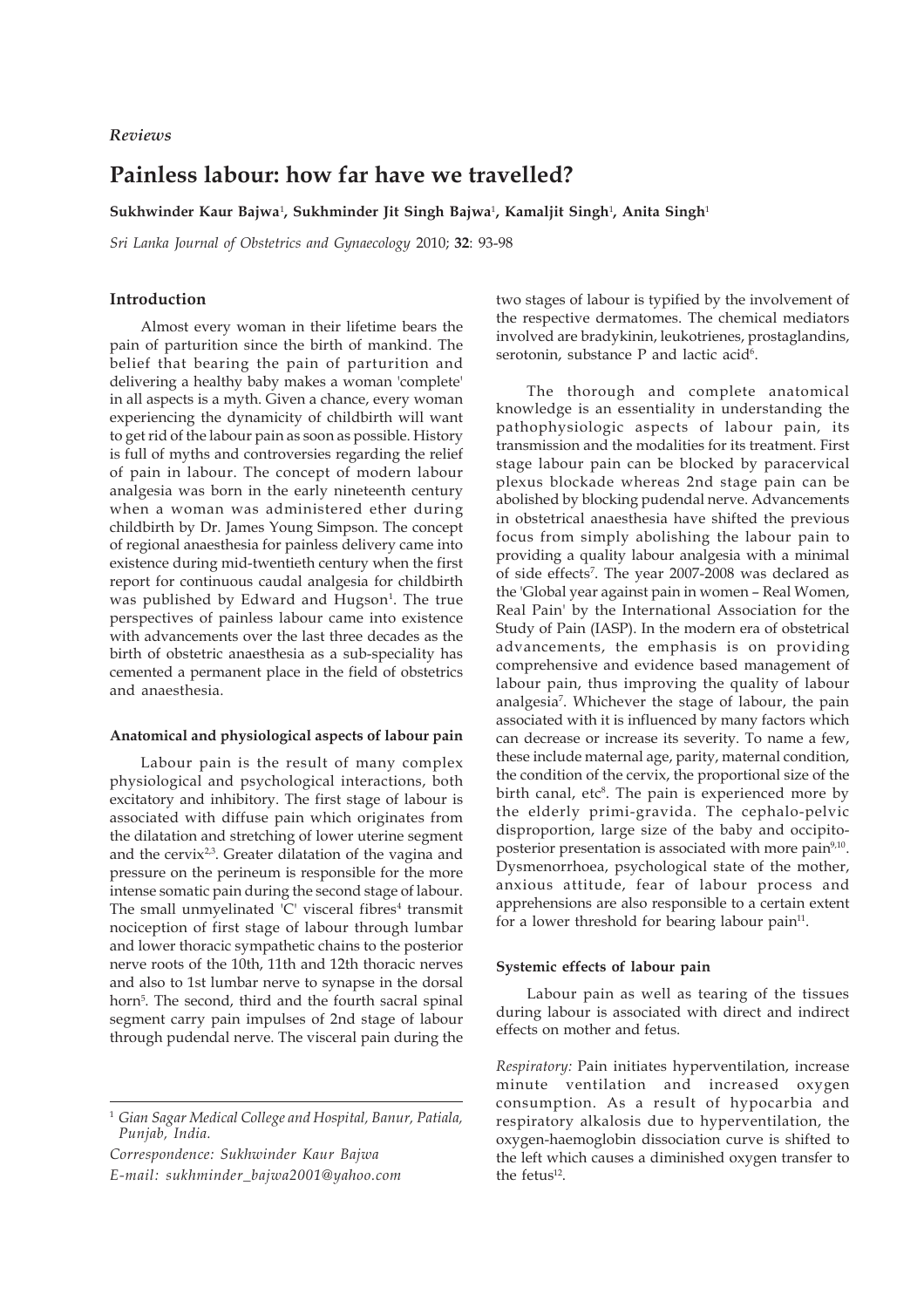*Cardio-vascular:* Labour pain causes a progressive increase in maternal cardiac output primarily due to increase in stroke volume and to a lesser extent maternal heart rate. The maximum increase in cardiac output occurs immediately after delivery as a result of increased venous return associated with relief of venocaval compression and the auto transfusion resulting from uterine involution. Special precautions have to be taken in pregnant patients with heart disease, pulmonary hypertension and pre-eclampsia before resorting to any clinical intervention.

*Central nervous system/autonomic nervous system:* The sympathetic nervous system gets activated as a result of labour stress and this increases the plasma catecholamine levels<sup>13</sup>. Epinephrine is a tocolytic and physicians have long observed that an apparent dysfunctional labour pattern can be corrected with effective analgesia14 Stimulation of pain results in the release of beta-endorphins and ACTH from the anterior pituitary and anxiety further exaggerates this pituitary response15. Excessive sympathetic activity may result in in-coordinate uterine action, prolonged labour and abnormal fetal heart rate pattern. Activation of autonomic nervous system also delays gastric emptying and reduces intestinal peristalsis. This effect acquires clinically a very significant aspect in case the parturient has to be taken up for operative delivery under general anaesthesia as there will be a potentially increased risk of pulmonary aspiration.

*Psychological:* Severe intensity of labour pain may result in serious mental health disturbances that interferes with maternal-neonatal bonding, future sexual relationship and can contribute to postpartum stress disorders<sup>16</sup>.

*Metabolic:* During labour, glucagon, growth hormone, rennin and ADH level increases while insulin and testosterone level decreases. Circulatory free fatty acids and lactate also increase with a peak level at the time of delivery<sup>15</sup>. Maternal catecholamines may cause fetal acidosis due to low placental blood flow17.

Our current understanding of neurophysiologic mechanism of labour pain is fairly superficial. Further research, randomized clinically controlled trials, better understanding of the pain pathways, physiology of neurotransmitters and the knowledge of receptors involved in the complex pain mechanism will help in exploring more opportunities for the effective treatment of labour pain.

## **Methods of pain relief**

The methods of pain relief can be basically dived into two broad categories:

- A. Non-pharmacological
- B. Pharmacological

*Non-pharmacological:* Emotional support, childbirth education, massage, aroma therapy, hydrotherapy, intradermal water injection, biofeedback, TENS (transcutaneous electrical nerve stimulation), acupuncture, acupressure and hypnosis have been promulgated as non-pharmacological methods to relieve pain associated with childbirth<sup>18,19</sup>. However, the number of women studied has been small and there have been no proven scientific data analysis of the quality of pain relief offered by these techniques. There is some evidence suggesting that water immersion during the first stage of labour reduces the use of epidural analgesia. Various controlled trials have concluded that women who received continuous labour support had short labours, fewer operative deliveries, fewer analgesic interventions and greater satisfaction<sup>20-22</sup>.

Intradermal injection of sterile water in doses of 0.05 to 0.1 ml with a tuberculin syringe are administered at lower back, which is quite painful in the beginning but after half an hour the pain fades away also reducing the intensity of labour pain<sup>23</sup>. The use of pharmacologic analgesia decreases to a greater extent using hypnosis on the parturients by a trained individual during childbirth $24$ . Few studies have analyzed and concluded that acupuncture therapy during labour resulted in modestly lower pain scores, lesser use of epidural and systemic opioid analgesia25-27.

*Pharmacological methods:* Presently used methods for labour analgesia include inhalational analgesia, systemic narcotics and neuraxial analgesia.

1. *Inhalational analgesia:* Both gaseous and volatile anaesthetics have been successfully used in the abolition of labour pain. The earlier agents used were ether, chloroform and cyclopropane<sup>28,29</sup> followed by trichloroethylene and methoxyflurane30. These agents can be used in subanaesthetic concentration for provision of analgesia during labour and at the same time maintaining maternal consciousness and avoiding regurgitation or aspiration of stomach contents. These agents readily cross the placental barrier and achieve an equipotent concentration in the fetal blood as that of mother but are rapidly excreted through fetal lungs<sup>31</sup>.

Ether has several side effects including potent emetic effect with a pungent odour. It is also an irritant to the respiratory tract and is explosive so cannot be used in modern times where extensive use of electric cautery is mandatory. Chloroform has dose related side effects namely arrhythmias and liver damage. Methoxyflurane and trichloroethylene have been used for analgesia in labour but have been withdrawn for other non-obstetric reasons.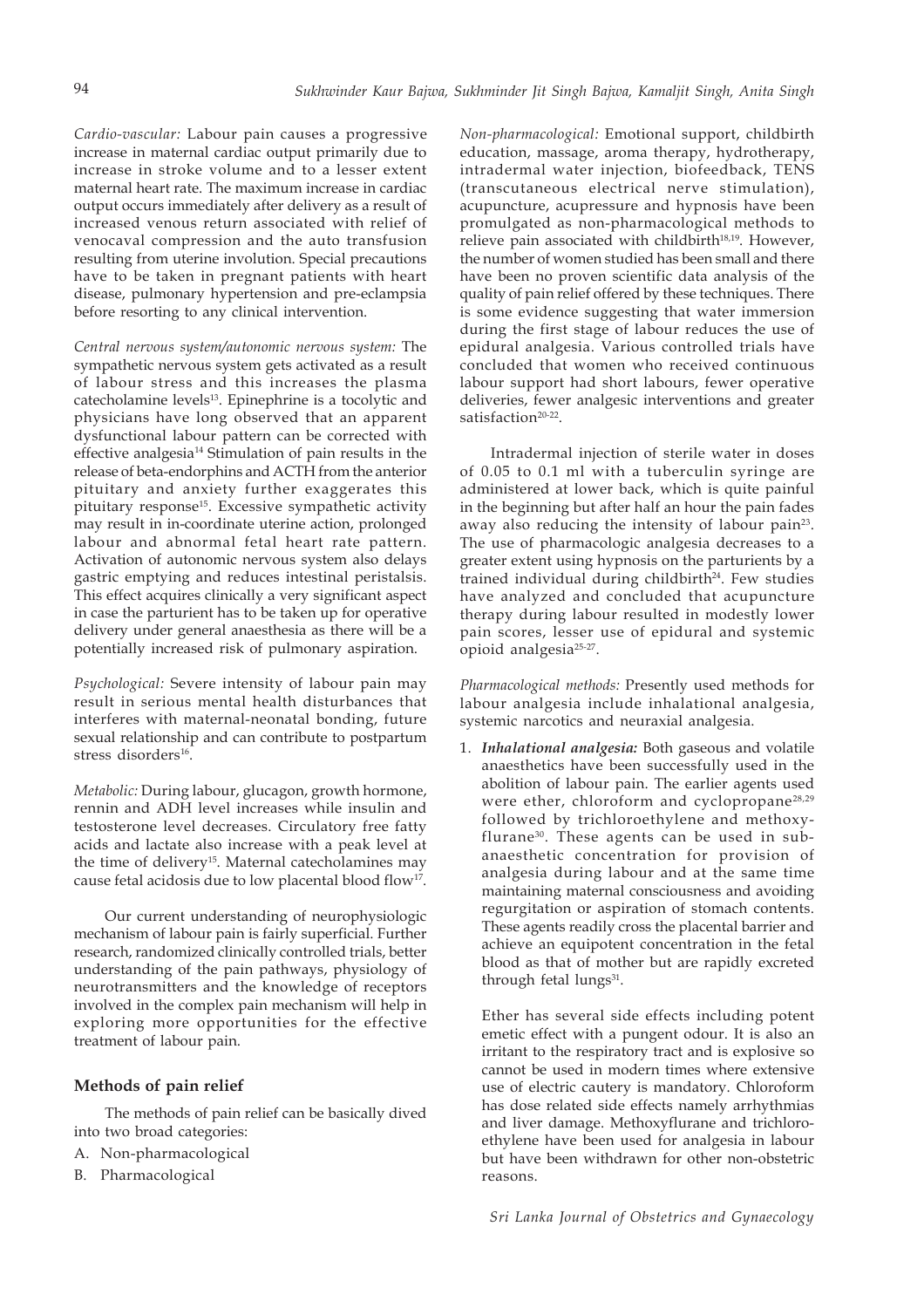The only agent that has survived the test of times is nitrous oxide and is administered as 'Entonox' which is an equal-proportional mixture of (50:50) oxygen and nitrous oxide. Various studies have concluded that Entonox is certainly not a potent analgesic<sup>32</sup> but some beneficial effects are definitely delivered if it is properly inhaled. It is particularly useful if neuraxial analgesia is contraindicated.

Isoflurane, enflurane, desflurane and sevoflurane are the most recent additions in the armamentarium of an anaesthesiologist. Sevoflurane is one of the latest additions in the group of inhalational fluoride anaesthetics which has got a very rapid onset and termination of action. This property makes it somewhat an ideal inhalational anaesthetic agent for labour analgesia. It is delivered by a specific vaporizer with oxygen acting as carrier gas and it is delivered in a dose of 0.8-1% for the purpose of abolition of labour pain. It is being extensively evaluated for labour analgesia but more studies are needed to establish it as a safe agent for painless labour  $33,34$ .

### 2. *Systemic narcotics/analgesics:*

*Pethidine (meperidine):* It is one of the most commonly used opioid derivatives for a long time now for the relief of pain. However, its effect on the general progress of labour is quite controversial and various studies have concluded that pethidine should not be administered in parturients with cervical dystocia as there is no benefit and that there is a greater risk of neonatal adverse outcome.

*Morphine:* It has got a long duration of action and is out of favour nowadays because of possible respiratory depression in the newborn, addiction and nausea and vomiting.

*Ketamine:* For relief of labour pain it has to be administered in higher doses (anaesthetic doses) which can compromise the airway because of diminution of airway reflexes.

*Fentanyl:* It is a highly lipid soluble synthetic opioid with 100 times higher potency than that of morphine and acts on the mu receptors<sup>35</sup>. The peak analgesic effect occurs within 3-5 minutes and the duration of the effect lasts for approximately 30 minutes. It can be administered in boluses of 25-50 mcg every hour or as a continuous infusion of 0.25 mcg/kg/hr.

*Tramadol:* For labour pain it has been prescribed in doses of 50-100 mg 4 hourly. It has no clinically significant respiratory depression but incidence of nausea is more common with tramadol than with pethidine or morphine<sup>36</sup>.

*Nalbuphine:* It is a synthetic mixed mu-agonist/ antagonist and a kappa agonist. It is administered in doses of 10-20 mg intramuscularly for the relief of labour pain. Sedation and dysphoria are the main disadvantages of this drug.

*Butorphanol:* It is a synthetic narcotic which is five times as potent as morphine and 40 times as potent as pethidine. The dose of butorphanol is 1-2 mg intramuscularly. Neonatal respiratory depression is reported to be less than with pethidine<sup>37</sup>. It is not frequently used for labour analgesia as it produces greater sedation.

*Remifentanil:* It is an ultra-short acting synthetic opioid with a rapid onset of action and a half life of 6 minutes. It can readily cross placenta but is extensively metabolized by the fetus. The recommended infusion dose is 0.025 mcg/kg/min which can be increased in incremental manner up to a maximum dose of 0.15 mcg/kg/min.

Whenever one intends to use opioid for abolition of labour pain, they should be ready with injection naloxone which is the opioid antagonist of choice for reversing the neonatal effects of maternal opioid administration. The dose of naloxone for reversing neonatal respiratory depression is 0.1 ml/kg intramuscularly while for maternal respiratory depression, the dose is 0.4 mg intravenously<sup>38</sup>.

#### **Neuraxial analgesia**

Central neuraxial analgesia is the most versatile, complete and effective method of pain relief during labour and is the gold standard technique in obstetrics without maternal or fetal sedation<sup>39</sup>. It has been increasingly used for the last three decades as more and more women are using these services in the western countries but the scenario is not as robust in the developing nations<sup>40</sup>. The term 'walking' or 'mobile' epidural analgesia was first coined to describe the combined spinal epidural opioid analgesia because motor functions were maintained and the ability to walk was not impaired<sup>41</sup>.

Advantages of neuraxial labour analgesia include complete analgesia, no maternal sedation, abolition of deleterious reflexes associated with pain and the procedure can be converted to complete anaesthesia in case of operative intervention. Central neuraxial blockade comes with certain disadvantages also which includes availability of skilled anaesthesiologist, maternal hypotension, and decreased utero-placental perfusion, prolonged second stage of labour and possible increased risk of instrument delivery<sup>7</sup>.

The technical advancements and availability of newer drugs and adjuvants have refined the procedure of central neuraxial blockade.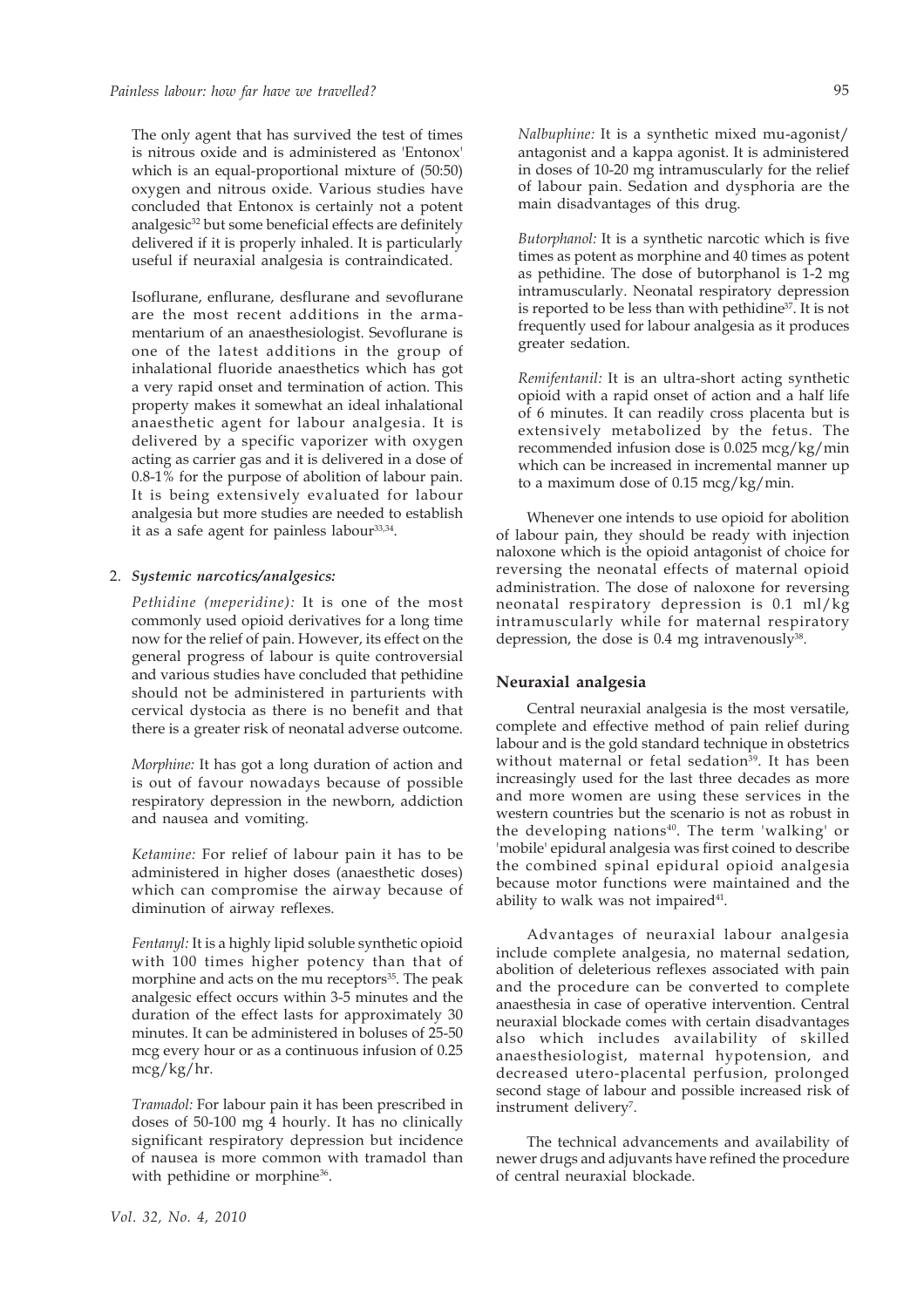- a. *Combined spinal epidural analgesia:* It involves the administration of spinal anaesthesia through epidural needle and result in rapid onset and profound analgesia from subarachnoid injection and later prolongation of labour analgesia through epidural catheter<sup>42</sup>. As per the guidelines of Obstetrical Anaesthesia Association of United Kingdom (2005) CSEA is indicated only in specific circumstances.
- b. *Low dose epidural regimes:* Recently, use of low concentration of the local anaesthetics has reduced the total dose of local anaesthetics and its associated side effects<sup>43</sup>, thus producing a greater margin of safety and allowing fine tuning of labour analgesia. An increased proportion of vaginal deliveries have been reported when using low dose epidural analgesia as was also established by the COMET study published in the *Lancet* in 2001<sup>44,45</sup>.
- c. *Maintenance of neuraxial labour analgesia intrapartum:* It can be achieved by continuous infusion of local anaesthetics, intermittent boluses or patient controlled analgesia46. A dilute solution of bupivacaine or ropivacaine combined with fentanyl or sufentanyl is commonly used. The dosage recommended for labour analgesia is 0.0625% bupivacaine with 2 mcg/ml of fentanyl infusing at 10-12 ml/hr which is safe for both the mother and the neonate<sup>47</sup>.
- d. *Patient controlled epidural analgesia:* It is considered a novel method for control of labour pain with a minimal dosage of local anaesthetics required as per titration by the patient. The essential component of drug delivery system includes intermittent boluses, continuous background infusion and a minimum lockout interval.
- e. *Non-narcotic adjuvant for labour analgesia:* Clonidine and dexmedetomidine are alpha-2 agonists that can be used as adjuvant to local anaesthetics and they act at the dorsal horn of the spinal cord to produce analgesia. Addition of adrenaline as adjuvant helps in intensifying and prolonging the neural blockade. Similarly, ketamine and midazolam have been extensively evaluated as neuraxial adjuvant for early onset and prolongation of neuraxial analgesia.

### **Present scenario and the old controversies**

There is no association of increased operative intervention in the patients receiving labour analgesia as established by Cochrane database systemic trials<sup>48</sup>. Though, there may be slight prolongation of the total duration of labour COMET study also stresses upon increased proportion of vaginal deliveries when low dose epidural regimes are used<sup>44</sup>.

Few earlier studies have shown that incidence of caesarean sections increases when epidural analgesia is used early in the labour<sup>49</sup>. But few other studies including that of Wong *et al* found no increase in incidence of operative deliveries in patients receiving epidural analgesia early in the labour<sup>48,50,51</sup>.

Another major controversy is the related incidence of backache and neuraxial anaesthesia but the recent trials and studies have established that there is no significant difference between the incidence of backache and the type of labour analgesia received<sup>52</sup>. Similarly, the post dural puncture headache has reduced drastically with increasing use of smaller gauge (25-27 G) spinal needles. The infection rate (meningitis) is not significant in parturients where neuraxial analgesia was employed. These controversies will keep haunting the obstetricians and the anaesthesiologists for a long time to come especially in the obstetrical set-up of developing countries.

Labour analgesia has to be popularized and should be delivered to every demanding and desirous mother who really wants a painless process of parturition. In a world of equivalent status for both genders, society should also respect every decision of a parturient and efforts should be made to make the process of perpetuation more comfortable and pleasant for the womenfolk.

### **References**

- 1. Hingson RA, Edwards WB. Continuous caudal analgesia: An analysis of the first ten thousand confinements thus managed with the report of the authors' first thousand cases. *JAMA* 1943; **123**: 538-46.
- 2. Wong CA. Obstetric Pain. In: Ballantyne JC, Rathmell JP, Fishman SM, eds. Bonica's Management of Pain. 4th ed. Philadelphia: Lippincott Williams & Wilkins; In press.
- 3. Pan P, Eisenach JC. The pain of childbirth and its effect on the mother and the fetus. In: Chestnut DH, Polley LS, Tsen LC, Wong CA, eds. Obstetric Anesthesia Principles and Practice. 4th ed. Philadelphia: Elsevier Mosby; 2009: 387- 404.
- 4. Ward ME. Acute pain and the obstetric patient: recent developments in analgesia for labour and delivery. *International Anaesthesiology Clinics* 1997; **35**: 83-103.
- 5. Bonica JJ. Peripheral mechanisms and pathways of parturition pain. *British Journal of Anaesthesia* 1979; **51** (Supplement): S3-S9.
- 6. Brownridge P. The nature and consequences childbirth pain. *European Journal of Obstetrics, Gynaecology and Reproductive Biology* 1995; **59**: S9-S15.
- 7. Wong CA. Advances in labour analgesia. *Int J Womens Health* 2009; **1**: 139-54.
- 8. Sheiner E, Sheiner EK, Shoham-Vardi I. The relationship between parity and labour pain. *Int J Gynaecol Obstet* 1998; **63**(3): 287-8.

*Sri Lanka Journal of Obstetrics and Gynaecology*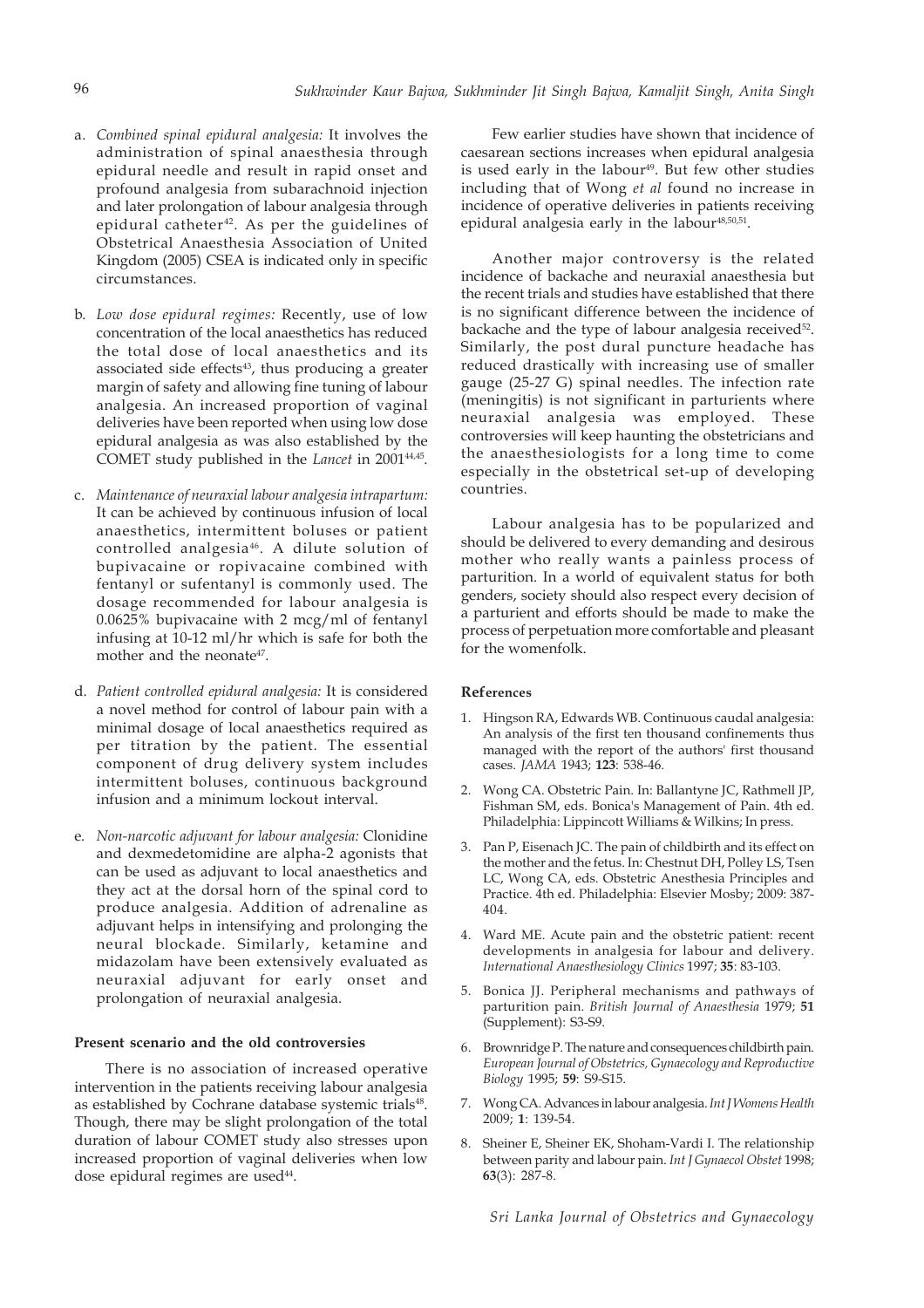- 9. Hess PE, Pratt SD, Soni AK, Sarna MC, Oriol NE. An association between severe labour pain and cesarean delivery. *Anesth Anal*g 2000; **90**(4): 881-6.
- 10. Alexander JM, Sharma SK, McIntire DD, Wiley J, Leveno KJ. Intensity of labour pain and caesarean delivery. *Anesth Analg* 2001; **92**(6): 1524-8.
- 11. Lang AJ, Sorrell JT, Rodgers CS, Lebeck MM. Anxiety sensitivity as a predictor of labour pain. *Eur J Pain* 2006; **10**(3): 263-70.
- 12. Mahomed K, Gulmezoglu AM, Nikodem VC, et al. Labour experience, maternal mood and cortisol and catecholamine levels in low-risk primiparous women. *Journal of Psychosomatic Obstetrics and Gynaecology* 1995; **16**: 181-6.
- 13. Lederman RP, McCann DS, Work B Jr, Huber MJ. Endogenous plasma epinephrine and nor epinephrine in last-trimester pregnancy and labor. *Am J Obstet Gynecol* 1977; **129**(1): 5-8.
- 14. Moir DD, Willocks J. Management of in coordinate uterine action under continuous epidural analgesia. *Br Med J* 1967; **3**: 396-400.
- 15. Bonica JJ. The nature of pain in parturition. In: Vanzundert A and Ostheimer GW (eds.) Pain Relief and Anaesthesia in Obstetrics 1996; pp19-52. New York: Churchill Livingstone
- 16. Ballard CG, Stanley AK, Brockington IF. Post-traumatic stress disorder (PTSD) after childbirth. *Br J Psychiatry* 1995; **166**(4): 525-8.
- 17. Irestedt L, Lagercrantz H, Belfrage P. Causes and consequences of maternal and fetal sympatho-adrenal activation during parturition. *Acta Obstetrica et Gynecologica Scandinavica* 1995; **118**(Supplement): S111-S115.
- 18. Dowswell T, Bedwell C, Lavender T, Neilson JP. Transcutaneous electrical nerve stimulation (TENS) for pain relief in labour. Cochrane Database Syst Rev 2009; (2):CD007214.
- 19. Simkin PP, O'hara M. Nonpharmacologic relief of pain during labor: systemic reviews of five methods. *Am J Obstet Gynecol* 2002; **186**: 5; S131-59.
- 20. Simkin PP, O'Hara M. Nonpharmacologic relief of pain during labor: systematic reviews of five methods. *Am J Obstet Gynecol* 2002; **186**(5 Suppl Nature): S131-S159.
- 21. Hodnett ED, Gates S, Hofmeyr GJ, Sakala C. Continuous support for women during childbirth. Cochrane Database Syst Rev 2007; (3): CD003766.
- 22. McGrath SK, Kennell JH. A randomized controlled trial of continuous labor support for middle-class couples: effect on cesarean delivery rates. *Birth* 2008; **35**(2): 92-97.
- 23. Huntley AL, Coon JT, Ernst E. Complementary and alternative medicine for labor pain: a systematic review. *Am J Obstet Gynecol* 2004; **191**(1): 36-44.
- 24. Smith CA, Collins CT, Cyna AM, Crowther CA. Complementary and alternative therapies for pain management in labour. Cochrane Database Syst Rev 2006; (4):CD003521.
- 25. Skilnand E, Fossen D, Heiberg E. Acupuncture in the management of pain in labor. *Acta Obstet Gynecol Scand* 2002; **81**(10): 943-8.
- 26. Borup L, Wurlitzer W, Hedegaard M, Kesmodel US,

Hvidman L. Acupuncture as pain relief during delivery: a randomized controlled trial. *Birth* 2009; **36**(1): 5-12.

- 27. Nesheim BI, Kinge R, Berg B, et al. Acupuncture during labor can reduce the use of meperidine: a controlled clinical study. *Clin J Pain* 2003; **19**(3): 187-91.
- 28. Moya F. Use of chloroform inhaler in obstetrics. *NY State Journal of Medicine* 1961; **61**: 421-9.
- 29. Shnider SM, Moya F, Thorndike V, Bossers A, Morishima H, James LS. Clinical and biochemical studies of cyclopropane analgesia in obstetrics. *Anaesthesiology* 1963; **24**: 11-17.
- 30. Major V, Rosen M, Mushin WW. Methoxyflurane as an obstetric analgesic: a comparison with trichloroethylene. *British Medical Journal* 1996; **ii**: 1554-61.
- 31. Vanner RG. Mechanisms of regurgitation and its prevention with cricoids pressure. *International Journal of Obstetric Anaesthesia* 1993; **2**: 207-15.
- 32. Rosen MA. Nitrous oxide for relief of labor pain: a systematic review. *Am J Obstet Gynecol* 2002; **186**: S110-26.
- 33. Yeo ST, Holdcroft A, Yentis SM, Stewart A, Bassett P. Analgesia with sevoflurane in labour. II. Sevoflurane compared with entonox for labour analgesia. *Br J*
- 34. Pandya ST. Labour analgesia: recent advances. *Indian J Anaesth* 2010; **54**: 400-8.
- 35. Rayburn W, Rathke A, Leuschen MP, Chleborad J, Weidner W. Fentanyl citrate analgesia during labor. *Am J Obstet Gynecol* 1989; **161**: 202-6.
- 36. Prasertsawat PO, Herabutiya Y, Chaturachinda K. Obstetric analgesia: comparison between tramadol, morphine and pethidine. *Current Therapeutic Research* 1986; **40**:1022-8.
- 37. Quilligan EJ, Keejan KA, Donahue MG. Double blind comparison of intravenously injected butorphanol and meperidine in parturients. *International Journal of Obstetrics* 1980; **18**: 363-6.
- 38. Chestnut DH. Chestnut's Obstetric Anesthesia: Principles and Practice. In: Chestnut DH, Polley LS, Tsen LC, Wong CA, editors. Philadelphia PA: Mosby Elsevier; 2009. p405- 501.
- 39. Hawkins JL. Epidural analgesia for labour and delivery. *N Engl J Med* 2010; **362**: 1503-10.
- 40. Bucklin BA, Hawkins JL, Anderson JR, Ullrich FA. Obstetric anesthesia workforce survey: twenty-year update. *Anesthesiology* 2005; **103**(3): 645-53.
- 41. Collis RE, Baxandall ML, Srikantharajah ID, Edge G, Kadim MY, Morgan BM. Combined spinal epidural analgesia with ability to walk throughout labour. *Lancet* 1993; **341**(8847): 767-8.
- 42. MacArthur AJ, Ostheimer GW. What's New in Obstetric Anesthesia? Lecture. *Anesthesiology* 2008; **108**: 777-85.
- 43. Lacassie HJ, Habib AS, Lacassie HP, Columb MO. Motor blocking minimum local anesthetic concentrations of bupivacaine, levobupivacaine, and ropivacaine in labor. *Reg Anesth Pain Med* 2007; **32**: 323-9.
- 44. Comparative Obstetric Mobile Epidural Trial (COMET) Study Group UK 2001. Effect of low-dose mobile versus traditional epidural techniques on mode of delivery: a randomized controlled trial. *Lancet* 2001; **358**: 19-23.